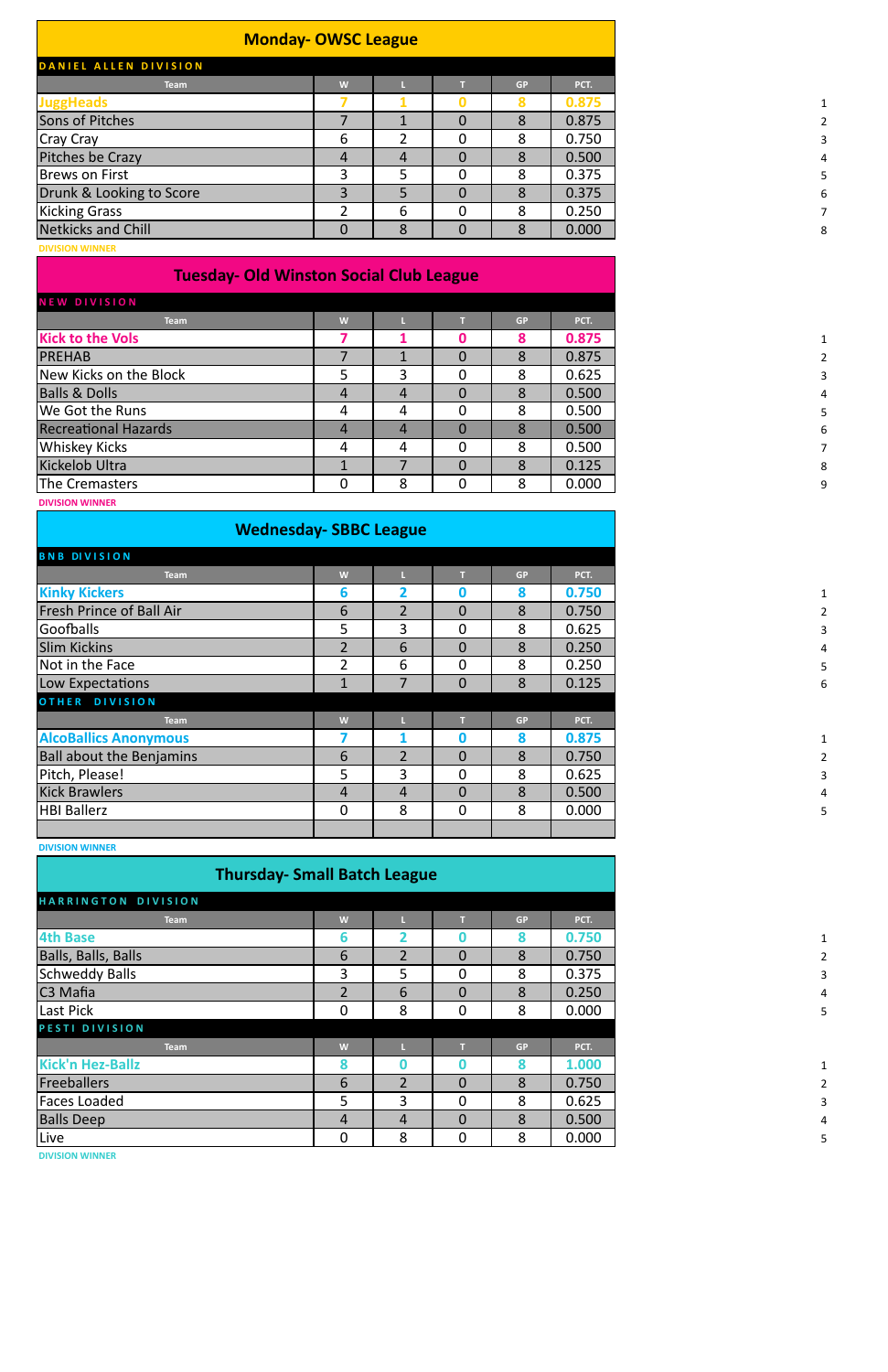|                                       |        |      |                        | <b>MONDAY- OWSC LEAGUE</b>          |                 |                                     |                |
|---------------------------------------|--------|------|------------------------|-------------------------------------|-----------------|-------------------------------------|----------------|
|                                       |        |      | <b>DATE TIME FIELD</b> | <b>TEAM</b>                         | <b>SCORE</b>    | <b>TEAM</b>                         | <b>SCORE</b>   |
|                                       |        | 6:45 |                        |                                     |                 |                                     |                |
|                                       |        | 6:45 | $\overline{2}$         |                                     |                 |                                     |                |
|                                       |        | 7:45 | 1                      |                                     |                 |                                     |                |
|                                       |        | 7:45 | $\overline{2}$         |                                     |                 |                                     |                |
|                                       |        | 8:45 | 1                      |                                     |                 |                                     |                |
|                                       |        | 8:45 | $\overline{2}$         |                                     |                 |                                     |                |
|                                       |        | 6:45 | $\overline{1}$         |                                     |                 |                                     |                |
| DR                                    |        | 6:45 | $\overline{2}$         | <b>Kicking Grass</b>                | $\overline{2}$  |                                     |                |
|                                       |        | 7:45 | $\overline{1}$         |                                     |                 |                                     |                |
| $\overline{\mathsf{DR}}$              | 1-Apr  | 7:45 | $\overline{2}$         | <b>Brews on First</b>               |                 | Pitches be Crazy                    | $\mathbf{1}$   |
|                                       |        | 8:45 | 1                      |                                     |                 |                                     |                |
| DR                                    |        | 8:45 | $\overline{2}$         | Cray Cray                           | 5               |                                     |                |
| AC<br>DN<br>AC                        |        | 6:45 | 1                      | Drunk & Looking to Score            | 3               | <b>Cray Cray</b>                    | 11             |
|                                       |        | 6:45 | $\overline{2}$         | Pitches be Crazy                    | $\overline{2}$  | <b>Sons of Pitches</b>              | 15             |
|                                       |        | 7:45 | 1                      | Netkicks and Chill                  | 5               | <b>Cray Cray</b>                    | 13             |
|                                       | 13-May | 7:45 | $\overline{2}$         | <b>Kicking Grass</b>                | 6               | <b>Sons of Pitches</b>              | 11             |
|                                       |        | 8:45 | 1                      | Netkicks and Chill                  | 3               | <b>Brews on First</b>               | 13             |
|                                       |        | 8:45 | $\overline{2}$         | <b>JuggHeads</b>                    | 14              | <b>Kicking Grass</b>                | 5              |
| DN<br>BZ<br>DN<br>AC                  |        | 6:45 | $\overline{1}$         | <b>Netkicks and Chill</b>           | $\overline{1}$  |                                     |                |
| $\overline{\mathsf{DN}}$              |        | 6:45 | $\overline{2}$         | Drunk & Looking to Score            | 5               |                                     |                |
|                                       |        | 7:45 | $\mathbf{1}$           |                                     |                 | <b>Pitches be Crazy</b>             | $\overline{2}$ |
|                                       | 15-Apr | 7:45 | $\overline{2}$         | uggHead                             |                 | Drunk & Looking to Score            | $\overline{7}$ |
|                                       |        | 8:45 | 1                      | tches be Crazy                      |                 | <b>Kicking Grass</b>                | 1              |
|                                       |        | 8:45 | $\overline{2}$         | Cray Cray                           | 3               |                                     |                |
|                                       |        | 6:45 | 1                      | <b>Cray Cray</b>                    | 1               | <b>Kicking Grass</b>                | $\mathbf 0$    |
|                                       |        | 6:45 | $\overline{2}$         | <b>JuggHeads</b>                    | 12              | Pitches be Crazy                    | 4              |
|                                       |        | 7:45 | 1                      | <b>Brews on First</b>               | $\overline{2}$  | <b>Kicking Grass</b>                | 3              |
|                                       | 22-Apr | 7:45 | $\overline{2}$         | <b>Sons of Pitches</b>              | 17              | Netkicks and Chill                  | $\pmb{0}$      |
|                                       |        | 8:45 | $\mathbf 1$            | <b>Sons of Pitches</b>              | 13              | <b>Brews on First</b>               | $\mathbf{2}$   |
| <b>BZ</b>                             |        | 8:45 | $\overline{2}$         | <b>Drunk &amp; Looking to Score</b> | 10              | Netkicks and Chill                  | $\overline{2}$ |
| $\overline{\mathsf{DN}}$              |        | 6:45 | $\overline{1}$         | JuggHeads                           | $\overline{7}$  |                                     |                |
|                                       |        | 6:45 | $\overline{2}$         | <b>Netkicks and Chill</b>           | 3               |                                     |                |
| BZ<br>DN<br>BZ<br>DN                  |        | 7:45 | $\mathbf{1}$           |                                     |                 | Drunk & Looking to Score            | 3              |
|                                       | 29-Apr | 7:45 | $\overline{2}$         | <b>Brews on First</b>               | 3               | Cray Cray                           |                |
|                                       |        | 8:45 | 1                      | <b>Kicking Grass</b>                | 5               | <b>Drunk &amp; Looking to Score</b> |                |
|                                       |        | 8:45 | $\overline{2}$         |                                     |                 |                                     |                |
| $\overline{DN}$                       |        | 6:45 | 1                      | <b>Kicking Grass</b>                | 12              | Netkicks and Chill                  | 10             |
| BZ                                    |        | 6:45 | $\overline{2}$         | <b>Brews on First</b>               | 6               | <b>Cray Cray</b>                    | $\overline{9}$ |
|                                       |        | 7:45 | 1                      | Netkicks and Chill                  | $\mathbf 2$     | <b>Pitches be Crazy</b>             | 17             |
| $\frac{\overline{DN}}{\overline{BZ}}$ | 6-May  | 7:45 | $\overline{2}$         | <b>Brews on First</b>               | $\overline{2}$  | <b>JuggHeads</b>                    | 4              |
| $\frac{DN}{N}$                        |        | 8:45 | 1                      | <b>Pitches be Crazy</b>             | $6\phantom{1}6$ | Drunk & Looking to Score            | $\,$ 5 $\,$    |
| BZ                                    |        | 8:45 | $\overline{c}$         | <b>JuggHeads</b>                    | $\overline{7}$  | Sons of Pitches                     | 1              |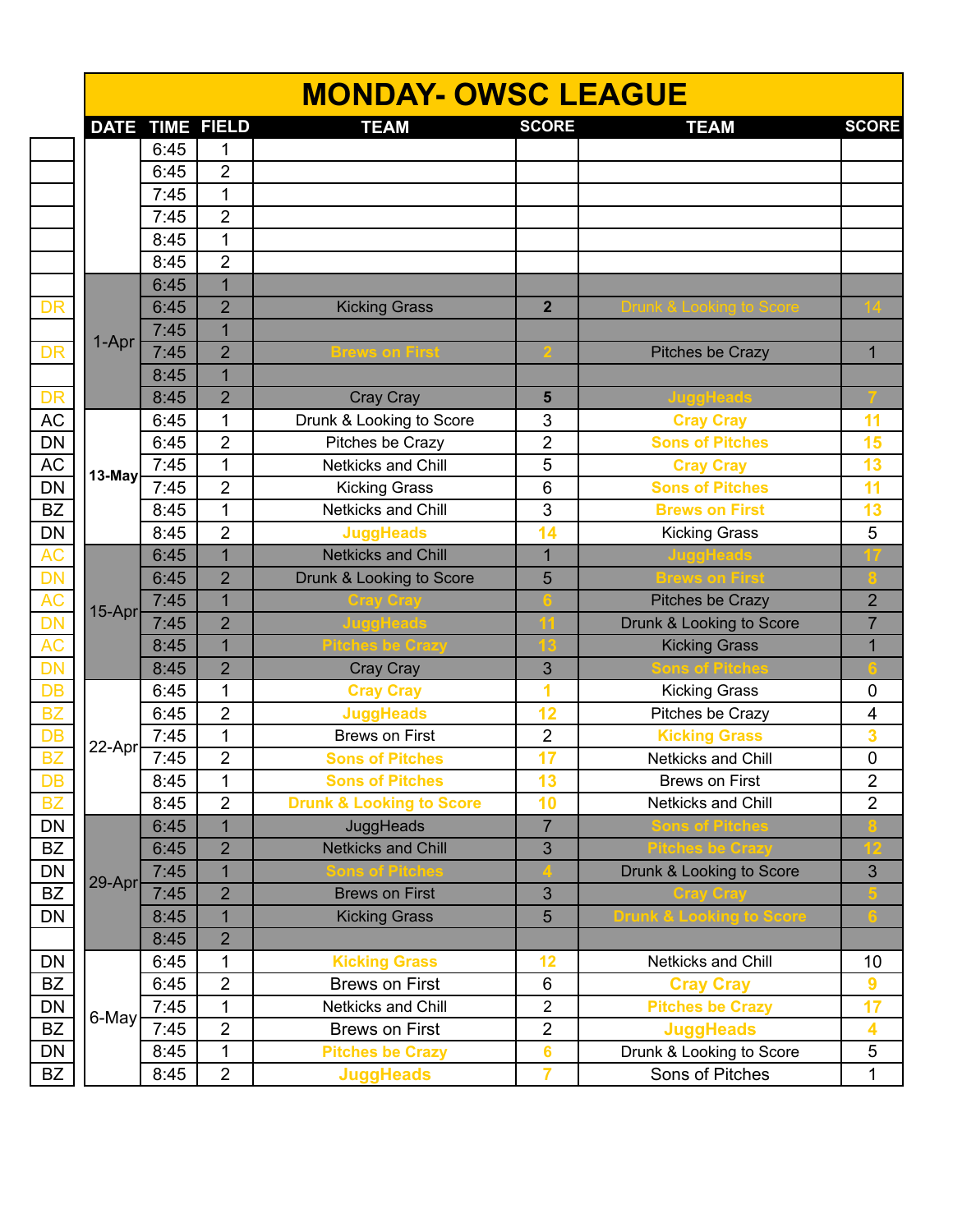|                                  |             |             |                |                               |                         | <b>TUESDAY- OLD WINSTON SOCIAL CLUB LEAGUE</b> |                         |
|----------------------------------|-------------|-------------|----------------|-------------------------------|-------------------------|------------------------------------------------|-------------------------|
|                                  | <b>DATE</b> | <b>TIME</b> | <b>FIELD</b>   | <b>TEAM</b>                   | <b>SCORE</b>            | <b>TEAM</b>                                    | <b>SCORE</b>            |
|                                  |             | 6:45        | 1              | <b>Kickelob Ultra</b>         | 1                       | The Cremasters                                 | 0                       |
|                                  |             | 6:45        | $\overline{2}$ | <b>Kick to the Vols</b>       | $\overline{7}$          | <b>Recreational Hazards</b>                    | 3                       |
| AC<br>DN<br>AC<br>DN<br>AC       |             | 7:45        | $\mathbf{1}$   | <b>New Kicks on the Block</b> | 6                       | <b>Whiskey Kicks</b>                           | $\overline{3}$          |
|                                  | 26-Mar      | 7:45        | $\overline{2}$ | <b>Recreational Hazards</b>   | 6                       | Kickelob Ultra                                 | $\overline{4}$          |
|                                  |             | 8:45        | $\mathbf{1}$   | <b>Balls &amp; Dolls</b>      | $\overline{2}$          | <b>New Kicks on the Block</b>                  | 13                      |
| DN<br>AC                         |             | 8:45        | $\overline{2}$ | <b>PREHAB</b>                 | 4                       | We Got the Runs                                | $\mathbf 0$             |
|                                  |             | 6:45        | $\overline{1}$ | We Got the Runs               | 3                       | <b>Whiskey Kicks</b>                           | 4                       |
| $\frac{DE}{AC}$                  |             | 6:45        | $\overline{2}$ | <b>Kick to the Vols</b>       | 3                       | <b>Balls &amp; Dolls</b>                       | $\overline{2}$          |
|                                  |             | 7:45        | $\mathbf{1}$   | <b>PREHAB</b>                 | 8                       | <b>The Cremasters</b>                          | $\overline{\mathbf{4}}$ |
| $\overline{DB}$                  | 7-May       | 7:45        | $\overline{2}$ | We Got the Runs               | $\overline{1}$          | <b>Balls &amp; Dolls</b>                       | $\overline{2}$          |
| AC                               |             | 8:45        | $\mathbf{1}$   | <b>Recreational Hazards</b>   |                         | <b>The Cremasters</b>                          | $\overline{2}$          |
|                                  |             | 8:45        | $\overline{2}$ | <b>Kickelob Ultra</b>         | $\overline{\mathbf{4}}$ | <b>New Kicks on the Block</b>                  | $\overline{\mathbf{8}}$ |
|                                  |             | 6:45        | 1              | The Cremasters                | 3                       | <b>We Got the Runs</b>                         | 10                      |
| DB<br>DB<br>AC<br>AC<br>DB<br>AC |             | 6:45        | $\overline{2}$ | <b>PREHAB</b>                 | 11                      | New Kicks on the Block                         | 10                      |
|                                  |             | 7:45        | $\mathbf{1}$   | <b>Balls &amp; Dolls</b>      | 5                       | <b>PREHAB</b>                                  | 8                       |
|                                  | 9-Apr       | 7:45        | $\overline{2}$ | <b>New Kicks on the Block</b> | 6                       | Kick to the Vols                               | $\overline{\mathbf{4}}$ |
|                                  |             | 8:45        | $\mathbf{1}$   | <b>Whiskey Kicks</b>          | 4                       | <b>Recreational Hazards</b>                    | 3                       |
|                                  |             | 8:45        | $\overline{2}$ | <b>Kickelob Ultra</b>         | $\overline{7}$          | <b>Kick to the Vols</b>                        | 16                      |
|                                  |             | 6:45        | $\mathbf{1}$   | <b>The Cremasters</b>         | 4                       | <b>New Kicks on the Block</b>                  | 5                       |
|                                  |             | 6:45        | $\overline{2}$ | <b>Whiskey Kicks</b>          | $\overline{2}$          | <b>PREHAB</b>                                  | $\overline{9}$          |
|                                  |             | 7:45        | $\overline{1}$ | <b>PREHAB</b>                 | 6                       | <b>Kick to the Vols</b>                        | 8                       |
|                                  | 16-Apr      | 7:45        | $\overline{2}$ | <b>Whiskey Kicks</b>          | $\overline{0}$          | <b>Balls &amp; Dolls</b>                       | 12                      |
|                                  |             | 8:45        | $\mathbf 1$    | <b>We Got the Runs</b>        | $6\phantom{a}$          | <b>Recreational Hazards</b>                    | 5                       |
|                                  |             | 8:45        | $\overline{2}$ | <b>Balls &amp; Dolls</b>      | $\overline{\mathbf{8}}$ | <b>Kickelob Ultra</b>                          | $\overline{1}$          |
| DB AC BZ AC BZ AC BZ AC BZ AC BZ |             | 6:45        | $\mathbf{1}$   | <b>Kickelob Ultra</b>         | 4                       | <b>PREHAB</b>                                  | 6                       |
|                                  |             | 6:45        | $\overline{2}$ | New Kicks on the Block        | $\overline{2}$          | <b>Recreational Hazards</b>                    | $\overline{\mathbf{3}}$ |
|                                  |             | 7:45        | $\mathbf{1}$   | <b>We Got the Runs</b>        | 5                       | <b>Kickelob Ultra</b>                          | $\mathbf 1$             |
|                                  | 23-Apr      | 7:45        | $\overline{2}$ | <b>Kick to the Vols</b>       | 10                      | <b>Whiskey Kicks</b>                           | $\pmb{0}$               |
|                                  |             | 8:45        | 1              | <b>Balls &amp; Dolls</b>      | 12                      | The Cremasters                                 | 2                       |
| AC<br>BZ                         |             | 8:45        | $\overline{2}$ | <b>Kick to the Vols</b>       | 7                       | We Got the Runs                                | 0                       |
|                                  |             | 6:45        | $\mathbf{1}$   | <b>Recreational Hazards</b>   | 5                       | <b>Balls &amp; Dolls</b>                       | 4                       |
|                                  |             | 6:45        | $\overline{2}$ | <b>Whiskey Kicks</b>          | 3                       | <b>Kickelob Ultra</b>                          | $\overline{2}$          |
|                                  |             | 7:45        | 1              | New Kicks on the Block        | $\overline{2}$          | <b>We Got the Runs</b>                         | 3                       |
|                                  | 30-Apr      | 7:45        | $\overline{2}$ | <b>The Cremasters</b>         | $\overline{2}$          | <b>Whiskey Kicks</b>                           | 3                       |
| DB<br>BZ<br>DB<br>BZ<br>DB<br>BZ |             | 8:45        | $\mathbf 1$    | <b>Recreational Hazards</b>   | 9                       | <b>PREHAB</b>                                  | 10                      |
|                                  |             | 8:45        | $\overline{2}$ | <b>The Cremasters</b>         | $\mathbf 0$             | <b>Kick to the Vols</b>                        | 8                       |
|                                  |             |             |                |                               |                         |                                                |                         |
|                                  |             |             |                |                               |                         |                                                |                         |
|                                  |             |             |                |                               |                         |                                                |                         |
|                                  |             |             |                |                               |                         |                                                |                         |
|                                  |             |             |                |                               |                         |                                                |                         |
|                                  |             |             |                |                               |                         |                                                |                         |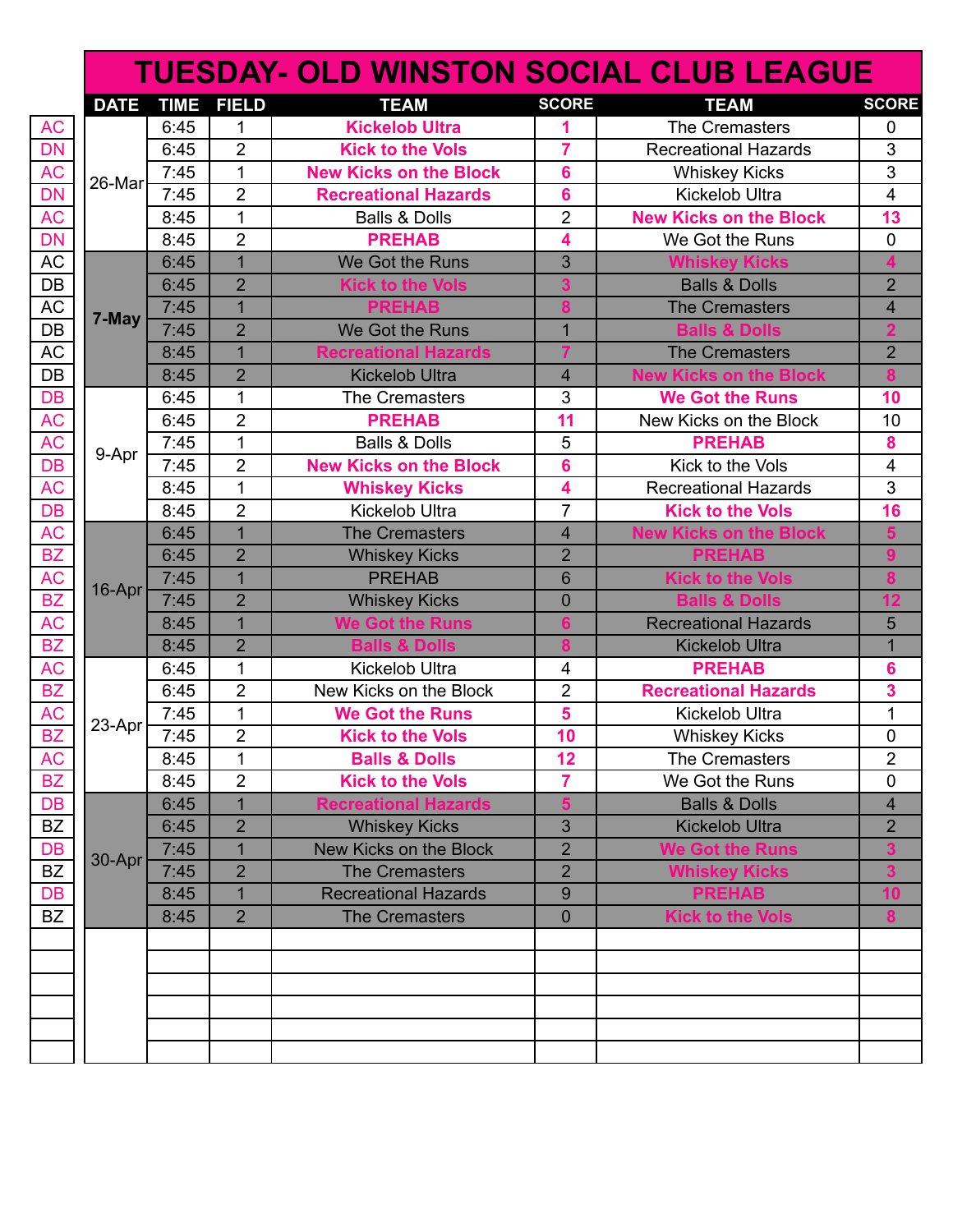|               |        |      |                 | <b>WEDNESDAY- SBBC LEAGUE</b>   |                |                                 |                         |
|---------------|--------|------|-----------------|---------------------------------|----------------|---------------------------------|-------------------------|
|               |        |      | DATE TIME FIELD | <b>TEAM</b>                     | <b>SCORE</b>   | <b>TEAM</b>                     | <b>SCORE</b>            |
| <b>DN</b>     |        | 6:45 | 1               | <b>AlcoBallics Anonymous</b>    | 11             | <b>HBI Ballerz</b>              | 3                       |
| <b>DR</b>     |        | 6:45 | $\overline{2}$  | <b>Fresh Prince of Ball Air</b> | 9              | Not in the Face                 | $\overline{\mathbf{4}}$ |
| <b>DN</b>     |        | 7:45 | $\overline{1}$  | Pitch, Please!                  | 1              | <b>AlcoBallics Anonymous</b>    | 6                       |
| <b>DR</b>     | 27-Mar | 7:45 | $\overline{2}$  | <b>Ball about the Benjamins</b> | 11             | <b>Kick Brawlers</b>            | 1                       |
| <b>DN</b>     |        | 8:45 | $\mathbf 1$     | <b>Goofballs</b>                | 1              | <b>Kinky Kickers</b>            | $\overline{0}$          |
| <b>DR</b>     |        | 8:45 | $\overline{2}$  | Low Expectations                | $\mathbf 0$    | <b>Slim Kickins</b>             | 20                      |
| <b>DN/DB</b>  |        | 6:45 | $\overline{1}$  | <b>HBI Ballerz</b>              | 5              | <b>Goofballs</b>                | $6\phantom{a}$          |
| <b>BZ</b>     |        | 6:45 | $\overline{2}$  | <b>Kick Brawlers</b>            | $6\phantom{a}$ | <b>Slim Kickins</b>             | 5                       |
| <b>DN/DB</b>  |        | 7:45 | $\overline{1}$  | <b>AlcoBallics Anonymous</b>    | 4              | <b>Fresh Prince of Ball Air</b> | $6\phantom{a}$          |
| <b>BZ</b>     | 3-Apr  | 7:45 | $\overline{2}$  | <b>Slim Kickins</b>             | $\overline{2}$ | <b>Pitch, Please!</b>           | $\overline{7}$          |
| <b>DN/DB</b>  |        | 8:45 | $\overline{1}$  | <b>Ball about the Benjamins</b> | 11             | Not in the Face                 | $\overline{2}$          |
| <b>BZ</b>     |        | 8:45 | $\overline{2}$  | Pitch, Please!                  | 5              | <b>Kinky Kickers</b>            | $\overline{7}$          |
| $\mathsf{AC}$ |        | 6:45 | $\mathbf 1$     | <b>Kinky Kickers</b>            | 19             | <b>Slim Kickins</b>             | 5                       |
| <b>BZ</b>     |        | 6:45 | $\overline{2}$  | Low Expectations                | 1              | <b>Fresh Prince of Ball Air</b> | 14                      |
| <b>AC</b>     | 10-Apr | 7:45 | $\mathbf 1$     | <b>Goofballs</b>                | 9              | Not in the Face                 | $\mathbf 0$             |
| <b>BZ</b>     |        | 7:45 | $\overline{2}$  | <b>HBI Ballerz</b>              | $\mathbf 0$    | <b>Pitch, Please!</b>           | 8                       |
| <b>BZ</b>     |        | 8:45 | $\overline{1}$  | <b>Kick Brawlers</b>            | 5              | <b>HBI Ballerz</b>              | $\overline{2}$          |
| <b>AC</b>     |        | 8:45 | $\overline{2}$  | <b>AlcoBallics Anonymous</b>    | 4              | <b>Ball about the Benjamins</b> | $\overline{2}$          |
| <b>DN</b>     |        | 6:45 | $\overline{1}$  | Not in the Face                 | $\overline{2}$ | <b>AlcoBallics Anonymous</b>    | 13                      |
| <b>DB</b>     |        | 6:45 | $\overline{2}$  | <b>Low Expectations</b>         | 5              | <b>HBI Ballerz</b>              | $\overline{2}$          |
| <b>DN</b>     | 17-Apr | 7:45 | $\overline{1}$  | <b>Kinky Kickers</b>            | 5              | <b>AlcoBallics Anonymous</b>    | 13                      |
| <b>DB</b>     |        | 7:45 | $\overline{2}$  | Goofballs                       | $\overline{1}$ | <b>Kick Brawlers</b>            | $\overline{\mathbf{5}}$ |
| <b>DN</b>     |        | 8:45 | $\overline{1}$  | <b>Slim Kickins</b>             | 1              | <b>Ball about the Benjamins</b> | $6\phantom{a}$          |
| <b>DB</b>     |        | 8:45 | $\overline{2}$  | <b>Fresh Prince of Ball Air</b> | 9              | Pitch, Please!                  | $\overline{7}$          |
| <b>DN</b>     |        | 6:45 | $\mathbf 1$     | <b>Pitch, Please!</b>           | 8              | <b>Kick Brawlers</b>            | $\overline{\mathbf{4}}$ |
| DB            |        | 6:45 | $\overline{2}$  | Not in the Face                 | 1              | <b>Kinky Kickers</b>            | 13                      |
| <b>DN</b>     | 24-Apr | 7:45 | $\overline{1}$  | <b>HBI Ballerz</b>              | 4              | <b>Ball about the Benjamins</b> | 15                      |
| <b>DB</b>     |        | 7:45 | $\overline{2}$  | <b>Kinky Kickers</b>            | 6              | Low Expectations                | $\mathbf{1}$            |
| <b>DN</b>     |        | 8:45 | 1               | <b>Slim Kickins</b>             | 3              | <b>Fresh Prince of Ball Air</b> | 4                       |
| <b>DB</b>     |        | 8:45 | $\overline{2}$  | <b>Goofballs</b>                | 4              | Low Expectations                | 3                       |
| <b>DN</b>     |        | 6:45 | $\mathbf{1}$    | Goofballs                       | $\overline{2}$ | <b>Ball about the Benjamins</b> | $6\phantom{a}$          |
| DB            |        | 6:45 | $\overline{2}$  | <b>AlcoBallics Anonymous</b>    | 5              | <b>Slim Kickins</b>             | $\mathfrak{S}$          |
| DN            | 1-May  | 7:45 | $\overline{1}$  | <b>HBI Ballerz</b>              | $\mathbf 0$    | <b>Fresh Prince of Ball Air</b> | 1                       |
| DB            |        | 7:45 | $\overline{2}$  | <b>Not in the Face</b>          | 9              | Low Expectations                | $\mathfrak{S}$          |
| DN            |        | 8:45 | $\mathbf{1}$    | <b>Pitch, Please!</b>           | 8              | Not in the Face                 | $\mathbf{1}$            |
| DB            |        | 8:45 | $\overline{2}$  | <b>Kick Brawlers</b>            | $\overline{2}$ | <b>Kinky Kickers</b>            | 11                      |
| <b>DN</b>     |        | 6:30 | 1               | <b>Kinky Kickers</b>            | 11             | Fresh Prince of Ball Air        | 5                       |
| DB            |        | 6:30 | $\overline{2}$  | <b>Ball about the Benjamins</b> | 5              | <b>Pitch, Please!</b>           | $\overline{7}$          |
| DN            |        | 7:30 | $\mathbf{1}$    | Fresh Prince of Ball Air        | 1              | <b>Goofballs</b>                | 5                       |
| DB            |        | 7:30 | $\overline{2}$  | <b>Ball about the Benjamins</b> | 8              | Low Expectations                | $\pmb{0}$               |
| <b>DN</b>     | 8-May  | 8:30 | $\mathbf 1$     | <b>Slim Kickins</b>             | 4              | Goofballs                       | 3                       |
| DB            |        | 8:30 | $\overline{2}$  | Low Expectations                | $\overline{2}$ | <b>Kick Brawlers</b>            | 8                       |
| <b>DN</b>     |        | 9:30 | $\mathbf 1$     | <b>Not in the Face</b>          | 9              | <b>HBI Ballerz</b>              | $\mathbf 1$             |
| <b>DB</b>     |        | 9:30 | $\overline{2}$  | <b>Kick Brawlers</b>            | 8              | <b>AlcoBallics Anonymous</b>    | 12                      |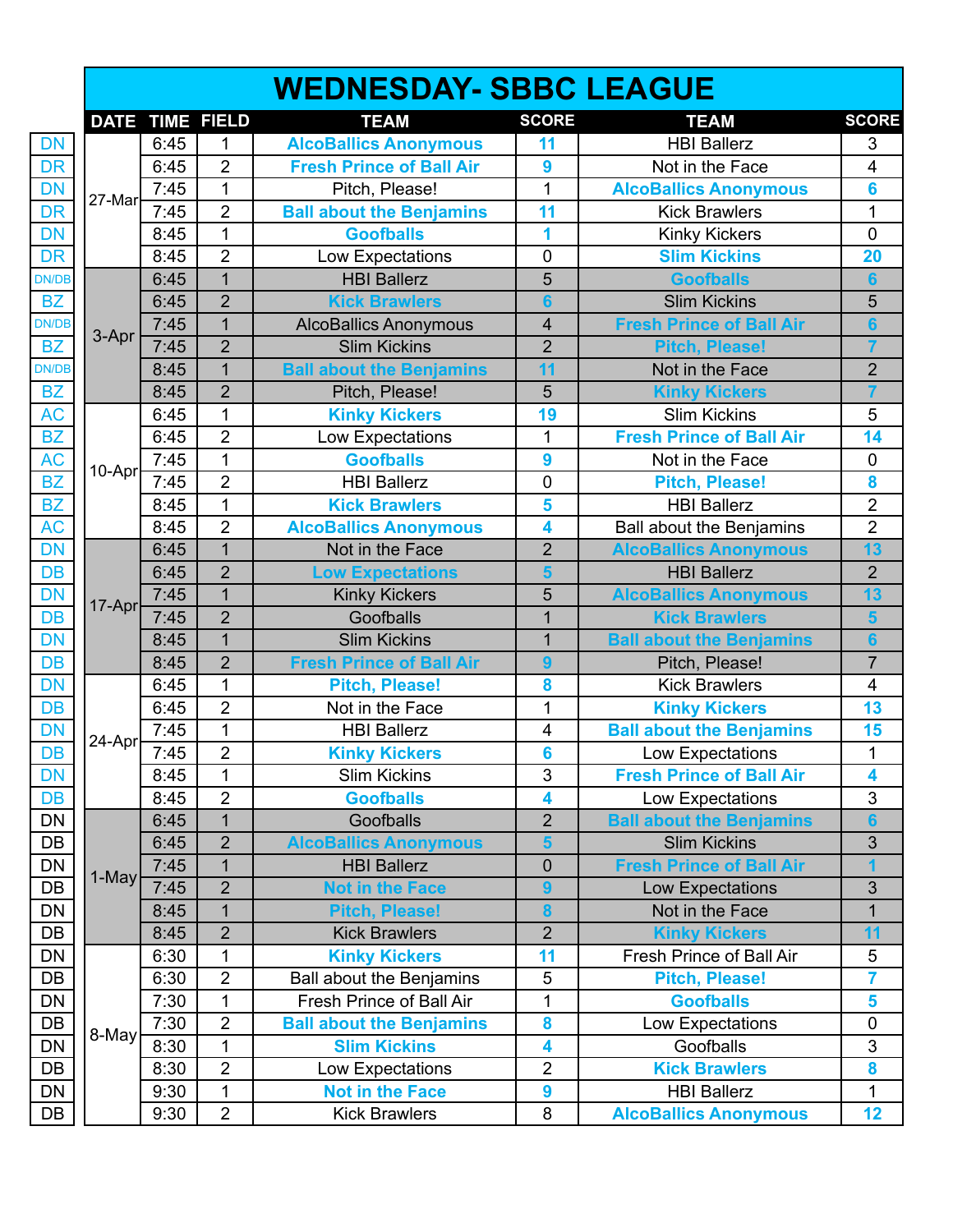|        |      |                        | <b>THURSDAY- SMALL BATCH LEAGUE</b> |                         |                            |                |
|--------|------|------------------------|-------------------------------------|-------------------------|----------------------------|----------------|
|        |      | <b>DATE TIME FIELD</b> | <b>TEAM</b>                         | <b>SCORE</b>            | <b>TEAM</b>                | <b>SCORE</b>   |
|        | 6:45 | $\mathbf{1}$           | <b>Faces Loaded</b>                 | $\mathbf{1}$            | <b>Kick'n Hez-Ballz</b>    | 15             |
|        | 6:45 | $\overline{2}$         | <b>Schweddy Balls</b>               | 1                       | <b>Balls, Balls, Balls</b> | 6              |
| 28-Mar | 7:45 | $\mathbf{1}$           | Freeballers                         | $\overline{\mathbf{4}}$ | <b>Balls, Balls, Balls</b> | 6              |
|        | 7:45 | $\overline{2}$         | <b>Faces Loaded</b>                 | $\overline{2}$          | 4th Base                   | $\overline{1}$ |
|        | 8:45 | $\mathbf{1}$           | Live                                | 0                       | <b>Balls Deep</b>          | 12             |
|        | 8:45 | $\overline{2}$         | <b>C3 Mafia</b>                     | $\overline{7}$          | <b>Last Pick</b>           | $\mathbf{1}$   |
|        | 6:45 | $\overline{1}$         |                                     |                         | <b>Balls Deep</b>          | $\overline{2}$ |
|        | 6:45 | $\overline{2}$         |                                     |                         | <b>Last Pick</b>           | $\overline{1}$ |
| 4-Apr  | 7:45 | $\overline{1}$         | Live                                | 5                       |                            |                |
|        | 7:45 | $\overline{2}$         |                                     |                         | <b>Last Pick</b>           | $\overline{0}$ |
|        | 8:45 | $\overline{1}$         |                                     |                         | Live                       | $\overline{2}$ |
|        | 8:45 | $\overline{2}$         |                                     |                         | C3 Mafia                   | $\overline{0}$ |
|        | 6:45 | $\mathbf{1}$           | <b>Balls Deep</b>                   | 3                       | <b>Kick'n Hez-Ballz</b>    | 6              |
|        | 6:45 | $\overline{2}$         | Last Pick                           | $\overline{\mathbf{4}}$ | <b>Balls, Balls, Balls</b> | 14             |
|        | 7:45 | $\mathbf{1}$           | <b>4th Base</b>                     | 18                      | Live                       | 1              |
| 11-Apr | 7:45 | $\overline{2}$         | <b>Freeballers</b>                  | 3                       | C3 Mafia                   | $\overline{2}$ |
|        | 8:45 | $\mathbf{1}$           | <b>4th Base</b>                     | 8                       | <b>Schweddy Balls</b>      | $\overline{2}$ |
|        | 8:45 | $\overline{2}$         | <b>Freeballers</b>                  | 1                       | <b>Faces Loaded</b>        | $\mathbf 0$    |
|        | 6:45 | $\overline{1}$         |                                     |                         | C3 Mafia                   | 4              |
|        | 6:45 | $\overline{2}$         |                                     |                         | Live                       | $\overline{0}$ |
|        | 7:45 | $\overline{1}$         |                                     |                         | C3 Mafia                   | $\overline{0}$ |
| 18-Apr | 7:45 | $\overline{2}$         |                                     |                         | <b>Last Pick</b>           | $\overline{0}$ |
|        | 8:45 | $\overline{1}$         | Balls, Balls, Balls                 | 3                       |                            |                |
|        | 8:45 | $\overline{2}$         |                                     |                         | <b>Freeballers</b>         | $\overline{0}$ |
|        | 6:45 | $\mathbf{1}$           | C3 Mafia                            | $\overline{2}$          | <b>4th Base</b>            | 12             |
|        | 6:45 | $\overline{2}$         | Live                                | $\mathbf 0$             | <b>Freeballers</b>         | 1              |
|        | 7:45 | $\mathbf 1$            | <b>Kick'n Hez-Ballz</b>             | $\overline{7}$          | <b>Schweddy Balls</b>      | $\mathbf{1}$   |
| 25-Apr | 7:45 | $\overline{2}$         | Live                                | $\pmb{0}$               | <b>Balls, Balls, Balls</b> | 1              |
|        | 8:45 | 1                      | Last Pick                           | 1                       | <b>Schweddy Balls</b>      | 10             |
|        | 8:45 | $\overline{2}$         | <b>Balls Deep</b>                   | $\overline{2}$          | <b>Faces Loaded</b>        | 6              |
|        | 6:45 | $\mathbf{1}$           | Balls, Balls, Balls                 | $\overline{2}$          |                            |                |
|        | 6:45 | $\overline{2}$         |                                     |                         | Live                       | $\mathbf 0$    |
|        | 7:45 | 1                      | <b>Schweddy Balls</b>               | $\overline{\mathbf{4}}$ |                            |                |
| 2-May  | 7:45 | $\overline{2}$         | <b>Last Pick</b>                    | 3                       |                            |                |
|        | 8:45 | $\overline{1}$         | 4th Base                            | 5                       |                            |                |
|        | 8:45 | $\overline{2}$         |                                     |                         |                            |                |
|        | 6:45 | $\mathbf{1}$           | <b>Schweddy Balls</b>               | $\overline{4}$          | <b>Balls Deep</b>          | 5              |
|        | 6:45 | $\overline{2}$         | Last Pick                           | 5                       | <b>Freeballers</b>         | 6              |
|        | 7:45 | 1                      | <b>Balls Deep</b>                   | $\overline{2}$          | <b>4th Base</b>            | 4              |
| 9-May  | 7:45 | $\overline{2}$         | <b>Balls, Balls, Balls</b>          | 8                       | Faces Loaded               | 4              |
|        | 8:45 | 1                      | C3 Mafia                            | 0                       | <b>Kick'n Hez-Ballz</b>    | 8              |
|        | 8:45 | $\overline{2}$         |                                     |                         |                            |                |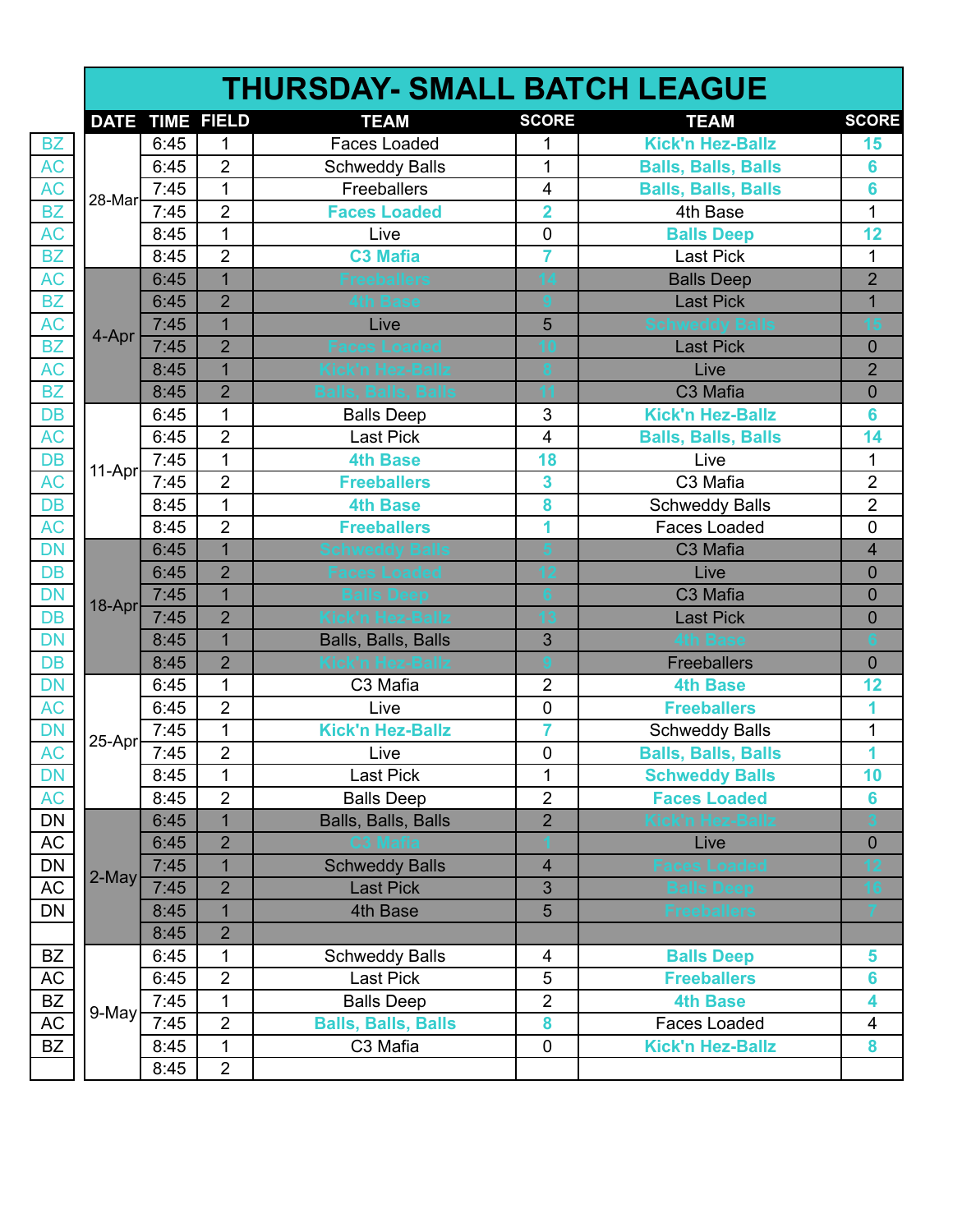# **Playoff Rankings**

### TOP 7 SEEDS WILL BE DIVISION WINNERS

|              | <b>SEED AS OF:</b> |         |                              |   |              |                  |       |
|--------------|--------------------|---------|------------------------------|---|--------------|------------------|-------|
|              |                    | $(+/-)$ | <b>Team</b>                  | W | $\mathbf{L}$ | <b>TELESCOPE</b> | PCT.  |
|              |                    |         | Kick'n Hez-Ballz             | 8 | 0            |                  | 1.000 |
| $\mathbf{2}$ |                    |         | Just One More                | 8 | 0            |                  | 1.000 |
| 3            |                    |         | Kick to the Vols             |   |              | 0                | 0.875 |
| 4            |                    |         | JuggHeads                    |   |              |                  | 0.875 |
| 5            |                    |         | <b>AlcoBallics Anonymous</b> |   |              | 0                | 0.875 |
| 6            |                    |         | <b>Kinky Kickers</b>         | 6 | 2            | $\Omega$         | 0.750 |
|              |                    |         | 4th Base                     | 6 | 2            |                  | 0.750 |

| 8  | PREHAB                          | 7                       | $\mathbf{1}$            | $\mathbf 0$ | 0.875 |
|----|---------------------------------|-------------------------|-------------------------|-------------|-------|
| 9  | Sons of Pitches                 | $\overline{7}$          | $\mathbf{1}$            | $\Omega$    | 0.875 |
| 10 | Cray Cray                       | 6                       | $\overline{2}$          | 0           | 0.750 |
| 11 | Freeballers                     | 6                       | $\overline{2}$          | 0           | 0.750 |
| 12 | <b>Ball about the Benjamins</b> | 6                       | $\overline{2}$          | $\pmb{0}$   | 0.750 |
| 13 | Fresh Prince of Ball Air        | 6                       | $\overline{2}$          | $\mathbf 0$ | 0.750 |
| 14 | Balls, Balls, Balls             | 6                       | $\overline{2}$          | $\mathbf 0$ | 0.750 |
| 15 | Goofballs                       | 5                       | 3                       | $\mathbf 0$ | 0.625 |
| 16 | Pitch, Please!                  | 5                       | 3                       | $\mathbf 0$ | 0.625 |
| 17 | New Kicks on the Block          | 5                       | 3                       | 0           | 0.625 |
| 18 | <b>Faces Loaded</b>             | 5                       | 3                       | 0           | 0.625 |
| 19 | <b>Balls &amp; Dolls</b>        | $\overline{\mathbf{4}}$ | 4                       | $\pmb{0}$   | 0.500 |
| 20 | Pitches be Crazy                | $\overline{\mathbf{4}}$ | 4                       | $\mathbf 0$ | 0.500 |
| 21 | We Got the Runs                 | 4                       | 4                       | 0           | 0.500 |
| 22 | <b>Recreational Hazards</b>     | $\overline{\mathbf{4}}$ | $\overline{\mathbf{4}}$ | $\mathbf 0$ | 0.500 |
| 23 | <b>Whiskey Kicks</b>            | $\overline{4}$          | $\overline{4}$          | $\mathbf 0$ | 0.500 |
| 24 | <b>Kick Brawlers</b>            | $\overline{\mathbf{4}}$ | 4                       | 0           | 0.500 |
| 25 | <b>Balls Deep</b>               | $\overline{\mathbf{4}}$ | $\overline{\mathbf{4}}$ | 0           | 0.500 |
| 26 | <b>Schweddy Balls</b>           | 3                       | 5                       | $\pmb{0}$   | 0.375 |
| 27 | <b>Brews on First</b>           | $\overline{\mathbf{3}}$ | 5                       | $\mathbf 0$ | 0.375 |
| 28 | Drunk & Looking to Score        | $\overline{\mathbf{3}}$ | 5                       | $\mathbf 0$ | 0.375 |
| 29 | <b>Kicking Grass</b>            | $\overline{2}$          | 6                       | $\mathbf 0$ | 0.250 |
| 30 | <b>Slim Kickins</b>             | $\overline{2}$          | 6                       | $\mathbf 0$ | 0.250 |
| 31 | Not in the Face                 | $\overline{2}$          | 6                       | $\mathbf 0$ | 0.250 |
| 32 | C3 Mafia                        | $\overline{2}$          | 6                       | 0           | 0.250 |
| 33 | Low Expectations                | $\mathbf{1}$            | $\overline{7}$          | $\pmb{0}$   | 0.125 |
| 34 | Kickelob Ultra                  | $\mathbf{1}$            | 7                       | $\mathbf 0$ | 0.125 |
| 35 | <b>HBI Ballerz</b>              | $\mathbf 0$             | 8                       | $\mathbf 0$ | 0.000 |
| 36 | Last Pick                       | $\mathbf 0$             | 8                       | $\mathbf 0$ | 0.000 |
| 37 | <b>Netkicks and Chill</b>       | $\mathbf 0$             | 8                       | $\mathbf 0$ | 0.000 |
| 38 | The Cremasters                  | $\pmb{0}$               | 8                       | $\mathbf 0$ | 0.000 |
| 39 | Live                            | $\mathbf 0$             | 8                       | 0           | 0.000 |
|    |                                 |                         |                         |             |       |
|    |                                 |                         |                         |             |       |
|    |                                 |                         |                         |             |       |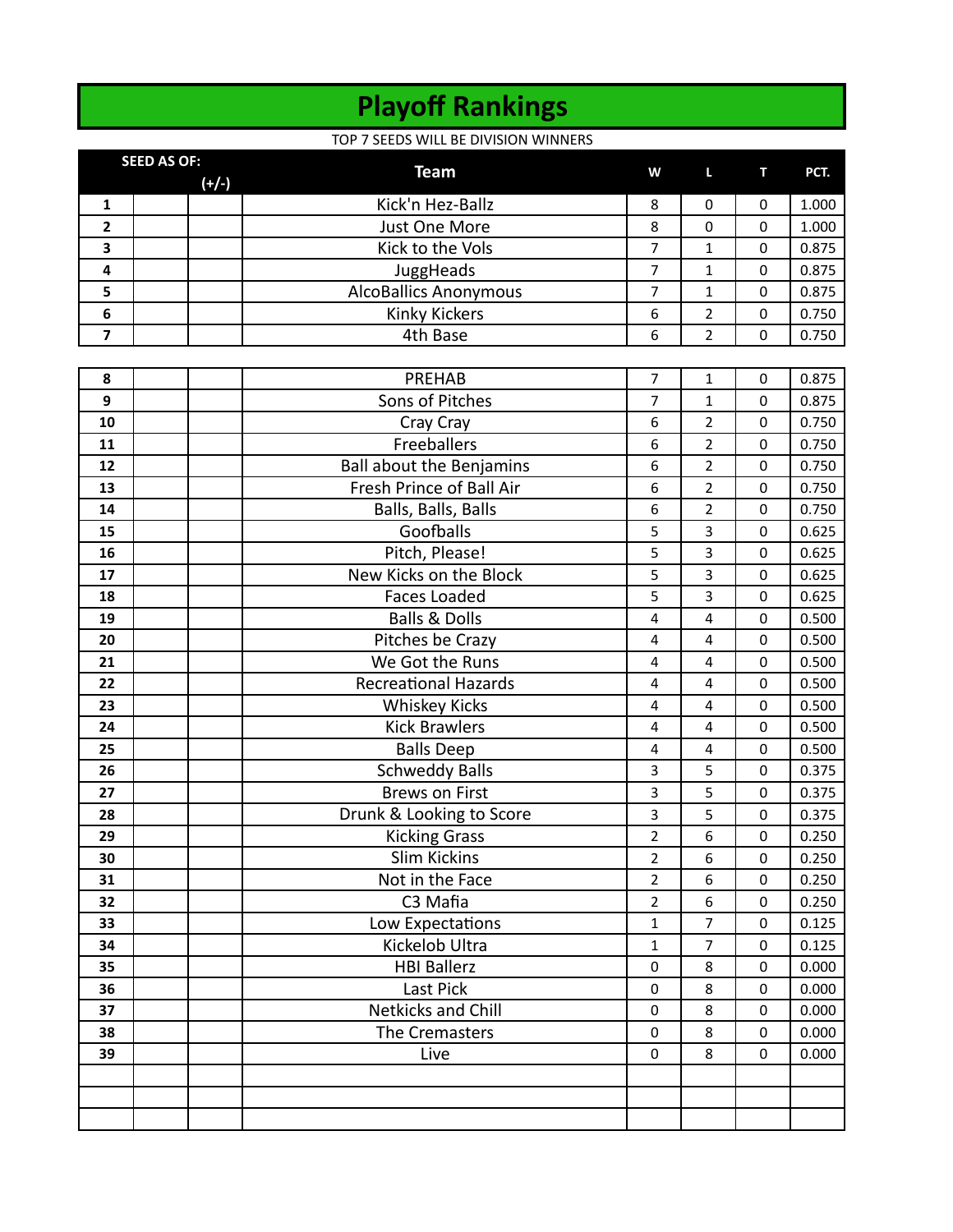|             |      |                   | <b>Playoff Schedule</b>                 |                 |                                                                                                                                                                                                                                                                                                                                                                                                                                                                                                                                                                                                                                                                                                                                                                                                                                      |                |
|-------------|------|-------------------|-----------------------------------------|-----------------|--------------------------------------------------------------------------------------------------------------------------------------------------------------------------------------------------------------------------------------------------------------------------------------------------------------------------------------------------------------------------------------------------------------------------------------------------------------------------------------------------------------------------------------------------------------------------------------------------------------------------------------------------------------------------------------------------------------------------------------------------------------------------------------------------------------------------------------|----------------|
| <b>DATE</b> |      | <b>TIME FIELD</b> | <b>TEAM</b>                             | <b>SCORE</b>    | <b>TEAM</b>                                                                                                                                                                                                                                                                                                                                                                                                                                                                                                                                                                                                                                                                                                                                                                                                                          | <b>SCORE</b>   |
|             | 6:45 | $\mathbf 1$       | #16 Pitch, Please!                      | 9               | #17 New Kicks on the Block                                                                                                                                                                                                                                                                                                                                                                                                                                                                                                                                                                                                                                                                                                                                                                                                           | 3              |
|             | 6:45 | $\overline{2}$    | #13 Fresh Prince of Ball Air            | $\overline{7}$  | #20 Pitches be Crazy                                                                                                                                                                                                                                                                                                                                                                                                                                                                                                                                                                                                                                                                                                                                                                                                                 | $\overline{2}$ |
| 15-May      | 7:45 | $\mathbf{1}$      | #12 Ball about the Benjamins            | 8               | #21 We Got the Runs                                                                                                                                                                                                                                                                                                                                                                                                                                                                                                                                                                                                                                                                                                                                                                                                                  | 5              |
|             | 7:45 | $\overline{2}$    | #30 Slim Kickins                        | $\mathbf{1}$    | #35 HBI Ballerz<br>#34 Kickeob Ultra<br><b>#33 Low Expectations</b><br>#39 Live<br>Low Expectations<br><b>Schweddy Balls</b><br>#19 Balls & Dolls<br>#36 Last Pick<br>#24 Kick Brawlers<br>#36 Last Pick<br>#23 Whiskey Kicks<br>#13 Fresh Prince of Ball Air<br>#18 Faces Loaded<br>#34 Kickelob Ultra<br>#30 Slim Kickins<br>#18 Faces Loaded<br>#14 Balls, Balls, Balls<br>#25 Balls Deep<br>#38 The Cremasters<br>#37 Netkicks and Chill<br>#22 Recreational Hazards<br>#27 Brews on First<br>#11 Freeballers<br>#28 Drunk & Looking to Score<br>#16 Pitch, Please!<br>#10 Cray Cray<br>#12 Ball about the Benjamins<br>#12 Ball about the Benjamins<br>#10 Cray Cray<br>#14 Balls, Balls, Balls<br>#24 Kick Brawlers<br>#24 Kick Brawlers<br>#4 JuggHeads<br>#14 Balls, Balls, Balls<br>#14 Balls, Balls, Balls<br>#4 JuggHeads | 0              |
|             | 8:45 | $\mathbf{1}$      | #31 Not in the Face                     | 6               |                                                                                                                                                                                                                                                                                                                                                                                                                                                                                                                                                                                                                                                                                                                                                                                                                                      | 9              |
|             | 6:45 | $\mathbf{1}$      | #32 C3 Mafia                            | 4               |                                                                                                                                                                                                                                                                                                                                                                                                                                                                                                                                                                                                                                                                                                                                                                                                                                      | 5              |
|             | 6:45 | $\overline{2}$    | #26 Schweddy Balls                      | $6\phantom{1}6$ |                                                                                                                                                                                                                                                                                                                                                                                                                                                                                                                                                                                                                                                                                                                                                                                                                                      | 5              |
| $16$ -May   | 7:45 | $\mathbf{1}$      | #1 Kick'n Hez-Ballz                     | 15              |                                                                                                                                                                                                                                                                                                                                                                                                                                                                                                                                                                                                                                                                                                                                                                                                                                      | $\overline{2}$ |
|             | 7:45 | $\overline{2}$    | #7 4th Base                             | 8               |                                                                                                                                                                                                                                                                                                                                                                                                                                                                                                                                                                                                                                                                                                                                                                                                                                      | 3              |
|             | 8:45 | $\mathbf{1}$      | #14 Balls, Balls, Balls                 | 10              |                                                                                                                                                                                                                                                                                                                                                                                                                                                                                                                                                                                                                                                                                                                                                                                                                                      | $\mathbf 1$    |
|             | 6:45 | $\mathbf{1}$      | #29 Kicking Grass                       | 3               |                                                                                                                                                                                                                                                                                                                                                                                                                                                                                                                                                                                                                                                                                                                                                                                                                                      | 4              |
|             | 6:45 | $\overline{2}$    | #9 Sons of Pitches                      | $\mathbf{1}$    |                                                                                                                                                                                                                                                                                                                                                                                                                                                                                                                                                                                                                                                                                                                                                                                                                                      | 4              |
|             | 7:45 | $\mathbf{1}$      | #4 JuggHeads                            | 9               |                                                                                                                                                                                                                                                                                                                                                                                                                                                                                                                                                                                                                                                                                                                                                                                                                                      | 0              |
| 20-May      | 7:45 | $\overline{2}$    | #10 Cray Cray                           | 9               |                                                                                                                                                                                                                                                                                                                                                                                                                                                                                                                                                                                                                                                                                                                                                                                                                                      | 0              |
|             | 8:45 | $\mathbf{1}$      | #4 JuggHeads                            | 11              |                                                                                                                                                                                                                                                                                                                                                                                                                                                                                                                                                                                                                                                                                                                                                                                                                                      | 0              |
|             | 8:45 | $\overline{2}$    |                                         |                 |                                                                                                                                                                                                                                                                                                                                                                                                                                                                                                                                                                                                                                                                                                                                                                                                                                      |                |
|             | 6:45 | $\mathbf{1}$      | #15 Goofballs                           | 5               |                                                                                                                                                                                                                                                                                                                                                                                                                                                                                                                                                                                                                                                                                                                                                                                                                                      | 11             |
|             | 6:45 | $\overline{2}$    | #2 Just One More                        | 5               |                                                                                                                                                                                                                                                                                                                                                                                                                                                                                                                                                                                                                                                                                                                                                                                                                                      | $\mathbf{0}$   |
|             | 7:45 | $\mathbf{1}$      | #3 Kick to the Vols                     | 13              |                                                                                                                                                                                                                                                                                                                                                                                                                                                                                                                                                                                                                                                                                                                                                                                                                                      | 3              |
| 21-May      | 7:45 | $\overline{2}$    | #2 Just One More                        | 9               |                                                                                                                                                                                                                                                                                                                                                                                                                                                                                                                                                                                                                                                                                                                                                                                                                                      | $\mathbf{1}$   |
|             | 8:45 | $\mathbf{1}$      | #3 Kick to the Vols                     | 3               |                                                                                                                                                                                                                                                                                                                                                                                                                                                                                                                                                                                                                                                                                                                                                                                                                                      | 14             |
|             | 8:45 | $\overline{2}$    | <b>#8 PREHAB</b>                        | 8               |                                                                                                                                                                                                                                                                                                                                                                                                                                                                                                                                                                                                                                                                                                                                                                                                                                      | 5              |
|             | 6:45 | $\mathbf{1}$      | #27 Brews on First                      | 11              |                                                                                                                                                                                                                                                                                                                                                                                                                                                                                                                                                                                                                                                                                                                                                                                                                                      | 10             |
|             | 6:45 | $\overline{2}$    | #28 Drunk & Looking to Score            | 17              |                                                                                                                                                                                                                                                                                                                                                                                                                                                                                                                                                                                                                                                                                                                                                                                                                                      | $\mathbf{1}$   |
|             | 7:45 | $\mathbf{1}$      | #11 Freeballers                         | $\overline{2}$  |                                                                                                                                                                                                                                                                                                                                                                                                                                                                                                                                                                                                                                                                                                                                                                                                                                      | 0              |
| 22-May      | 7:45 | $\overline{2}$    | <b>#6 Kinky Kickers</b>                 | 3               |                                                                                                                                                                                                                                                                                                                                                                                                                                                                                                                                                                                                                                                                                                                                                                                                                                      | $\mathbf{1}$   |
|             | 8:45 | $\mathbf{1}$      | #6 Kinky Kickers                        | 3               |                                                                                                                                                                                                                                                                                                                                                                                                                                                                                                                                                                                                                                                                                                                                                                                                                                      | 5              |
|             | 8:45 | $\overline{2}$    | <b>#5 AlcoBallics Anonymous</b>         | 6               |                                                                                                                                                                                                                                                                                                                                                                                                                                                                                                                                                                                                                                                                                                                                                                                                                                      | 0              |
|             | 6:45 | $\mathbf{1}$      | #1 Kick'n Hez-Ballz                     | 4               |                                                                                                                                                                                                                                                                                                                                                                                                                                                                                                                                                                                                                                                                                                                                                                                                                                      | 0              |
| 23-May      | 7:45 | $\mathbf{1}$      | #7 4th Base                             | 6               |                                                                                                                                                                                                                                                                                                                                                                                                                                                                                                                                                                                                                                                                                                                                                                                                                                      | 8              |
|             | 6:45 | $\mathbf{1}$      | #5 AlcoBallics Anonymous                | 3               |                                                                                                                                                                                                                                                                                                                                                                                                                                                                                                                                                                                                                                                                                                                                                                                                                                      | 15             |
|             | 6:45 | $\overline{2}$    |                                         |                 |                                                                                                                                                                                                                                                                                                                                                                                                                                                                                                                                                                                                                                                                                                                                                                                                                                      |                |
|             | 7:45 | $\mathbf{1}$      | #4 JuggHeads                            | $\overline{7}$  |                                                                                                                                                                                                                                                                                                                                                                                                                                                                                                                                                                                                                                                                                                                                                                                                                                      | 6              |
| 29-May      | 7:45 | $\overline{2}$    |                                         |                 |                                                                                                                                                                                                                                                                                                                                                                                                                                                                                                                                                                                                                                                                                                                                                                                                                                      |                |
|             | 8:45 | $\mathbf{1}$      | #2 Just One More                        | 12              |                                                                                                                                                                                                                                                                                                                                                                                                                                                                                                                                                                                                                                                                                                                                                                                                                                      | $\overline{2}$ |
|             | 8:45 | $\overline{2}$    |                                         |                 |                                                                                                                                                                                                                                                                                                                                                                                                                                                                                                                                                                                                                                                                                                                                                                                                                                      |                |
|             | 6:45 | $\mathbf{1}$      | #11 Freeballers                         | $\overline{7}$  |                                                                                                                                                                                                                                                                                                                                                                                                                                                                                                                                                                                                                                                                                                                                                                                                                                      | 8              |
|             | 6:45 | $\overline{2}$    |                                         |                 |                                                                                                                                                                                                                                                                                                                                                                                                                                                                                                                                                                                                                                                                                                                                                                                                                                      |                |
|             | 7:45 | $\mathbf{1}$      | #8 PREHAB                               | 3               |                                                                                                                                                                                                                                                                                                                                                                                                                                                                                                                                                                                                                                                                                                                                                                                                                                      | 7              |
| 30-May      | 7:45 | $\overline{2}$    |                                         |                 |                                                                                                                                                                                                                                                                                                                                                                                                                                                                                                                                                                                                                                                                                                                                                                                                                                      |                |
|             | 8:45 | $\mathbf{1}$      | #1 Kick'n Hez-Ballz                     | 16              |                                                                                                                                                                                                                                                                                                                                                                                                                                                                                                                                                                                                                                                                                                                                                                                                                                      | $\mathbf{1}$   |
|             | 8:45 | $\overline{2}$    |                                         |                 |                                                                                                                                                                                                                                                                                                                                                                                                                                                                                                                                                                                                                                                                                                                                                                                                                                      |                |
|             | 6:45 | $\mathbf{1}$      | #1 Kick'n Hez-Ballz                     | 8               |                                                                                                                                                                                                                                                                                                                                                                                                                                                                                                                                                                                                                                                                                                                                                                                                                                      |                |
|             | 6:45 |                   |                                         |                 |                                                                                                                                                                                                                                                                                                                                                                                                                                                                                                                                                                                                                                                                                                                                                                                                                                      | 5              |
| 3-Jun       | 7:45 | $\overline{2}$    | #2 Just One More<br>#1 Kick'n Hez-Ballz | $\overline{7}$  |                                                                                                                                                                                                                                                                                                                                                                                                                                                                                                                                                                                                                                                                                                                                                                                                                                      | 9              |
|             |      | $\mathbf{1}$      |                                         |                 |                                                                                                                                                                                                                                                                                                                                                                                                                                                                                                                                                                                                                                                                                                                                                                                                                                      |                |
|             | 7:45 | $\overline{2}$    | #2 Just One More                        | 4               |                                                                                                                                                                                                                                                                                                                                                                                                                                                                                                                                                                                                                                                                                                                                                                                                                                      | 3              |